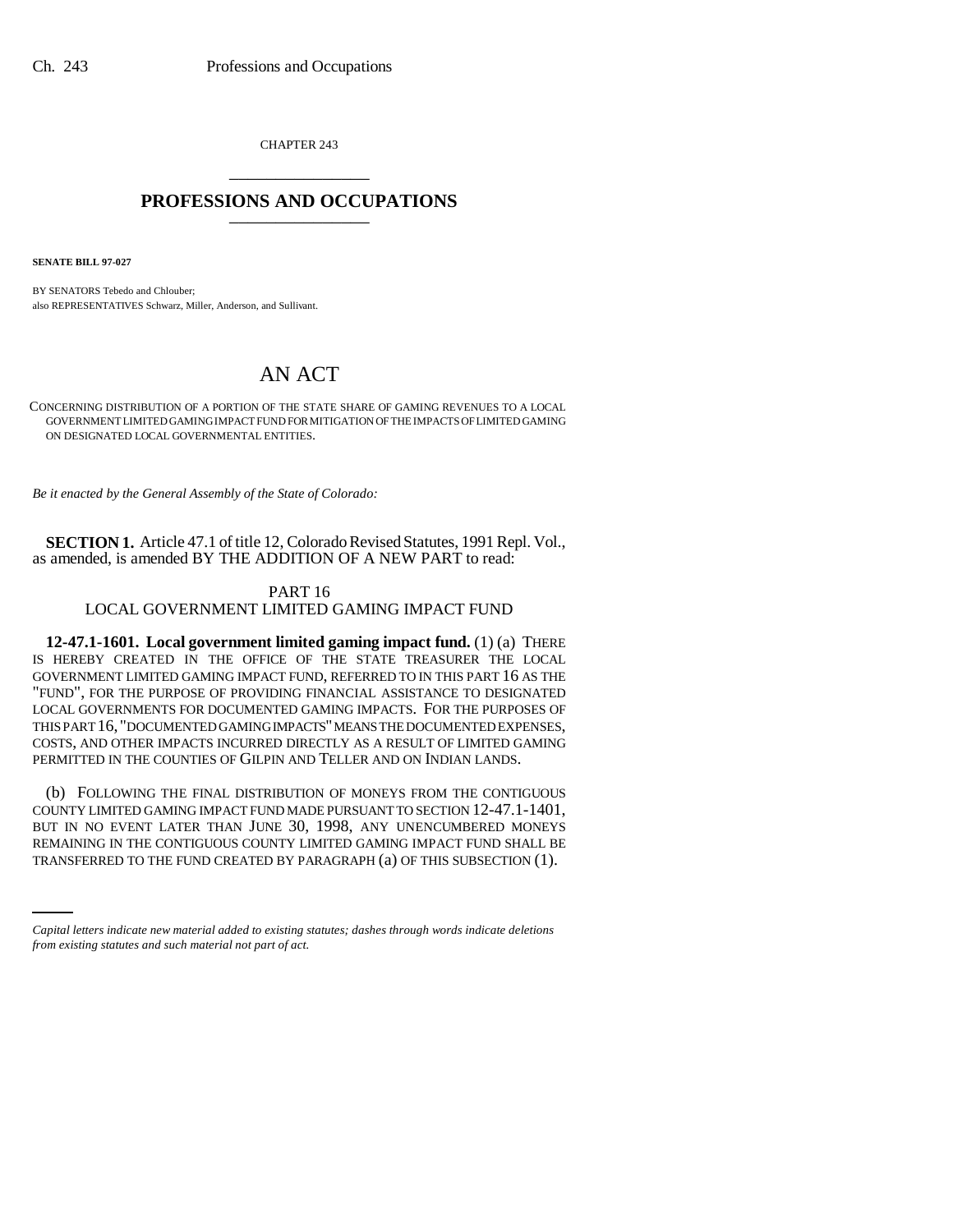(c) FOLLOWING THE FINAL DISTRIBUTION OF MONEYS FROM THE MUNICIPAL GAMING IMPACT FUND MADE PURSUANT TO SECTION 12-47.1-1501, BUT IN NO EVENT LATER THAN AUGUST 31, 2002, ANY MONEYS REMAINING IN THE MUNICIPAL GAMING IMPACT FUND SHALL BE TRANSFERRED TO THE FUND CREATED BY PARAGRAPH (a) OF THIS SUBSECTION (1).

(2) OUT OF THE FIFTY PERCENT SHARE TO BE TRANSFERRED TO THE GENERAL FUND PURSUANT TO SECTION 9 (5) (b) (II) OF ARTICLE XVIII OF THE STATE CONSTITUTION, A PERCENTAGE THEREOF, WHICH SHALL BE DETERMINED BY THE COMMISSION IN CONSULTATION WITH THE LOCAL GOVERNMENT LIMITED GAMING IMPACT ADVISORY COMMITTEE CREATED IN SECTION 12-47.1-1602, SHALL BE TRANSFERRED ANNUALLY TO THE FUND.

(3) EXCEPT AS OTHERWISE PROVIDED IN THIS SUBSECTION (3), IN NO EVENT SHALL LESS THAN AN AGGREGATE TOTAL OF ELEVEN PERCENT OF THE FIFTY PERCENT SHARE OF THE LIMITED GAMING FUND TO BE TRANSFERRED TO THE GENERAL FUND PURSUANT TO SECTION 9 (5) (b) (II) OF ARTICLE XVIII OF THE STATE CONSTITUTION BE TRANSFERRED ANNUALLY TO THE FUND. COMMENCING JULY 1, 2002, IN NO EVENT SHALL LESS THAN AN AGGREGATE TOTAL OF THIRTEEN PERCENT OF THE FIFTY PERCENT SHARE OF THE LIMITED GAMING FUND TO BE TRANSFERRED ANNUALLY TO THE GENERAL FUND PURSUANT TO SECTION  $9(5)$  (b) (II) OF ARTICLE XVIII OF THE STATE CONSTITUTION BE TRANSFERRED TO THE FUND. THE LOCAL GOVERNMENT LIMITED GAMING IMPACT ADVISORY COMMITTEE SHALL REQUEST THAT THE COMMISSION AND THE GENERAL ASSEMBLY APPROVE FUNDING FOR ALL DOCUMENTED GAMING IMPACTS UPON LOCAL GOVERNMENTS ELIGIBLE FOR FUNDING PURSUANT TO SUBSECTION (4) OF THIS SECTION FROM THE GENERAL FUND SHARE OF GAMING REVENUES IF THE COMMITTEE DETERMINES THAT THE DOCUMENTED GAMING IMPACTS UPON ELIGIBLE LOCAL GOVERNMENTS EXCEED:

(a) THE AMOUNT OF STATE GAMING FUNDS PROVIDED BY THE STATE CONSTITUTION TO AFFECTED COUNTIES;

(b) THE AMOUNT OF LOCALLY DERIVED REVENUES FROM GAMING; AND

(c) THE AMOUNT OF REVENUE DISTRIBUTED PURSUANT TO THIS SECTION.

(4) (a) AFTER CONSIDERING THE RECOMMENDATIONS OF THE LOCAL GOVERNMENT LIMITED GAMING IMPACT ADVISORY COMMITTEE CREATED IN SECTION 12-47.1-1602, THE MONEYS FROM THE LOCAL GOVERNMENT LIMITED GAMING IMPACT FUND SHALL BE DISTRIBUTED AT THE AUTHORITY OF THE EXECUTIVE DIRECTOR OF THE DEPARTMENT OF LOCAL AFFAIRS TO ELIGIBLE LOCAL GOVERNMENTAL ENTITIES UPON THEIR APPLICATION FOR GRANTS TO FINANCE PLANNING, CONSTRUCTION, AND MAINTENANCE OF PUBLIC FACILITIES AND THE PROVISION OF PUBLIC SERVICES RELATED TO THE DOCUMENTED GAMING IMPACTS.

(b) FOR THE PURPOSES OF THIS PART 16, THE TERM "ELIGIBLE LOCAL GOVERNMENTAL ENTITY" MEANS THE FOLLOWING LOCAL GOVERNMENTAL ENTITIES:

(I) THE COUNTIES OF BOULDER, CLEAR CREEK, GRAND, JEFFERSON, EL PASO, FREMONT, PARK, DOUGLAS, GILPIN, TELLER, LA PLATA, MONTEZUMA, AND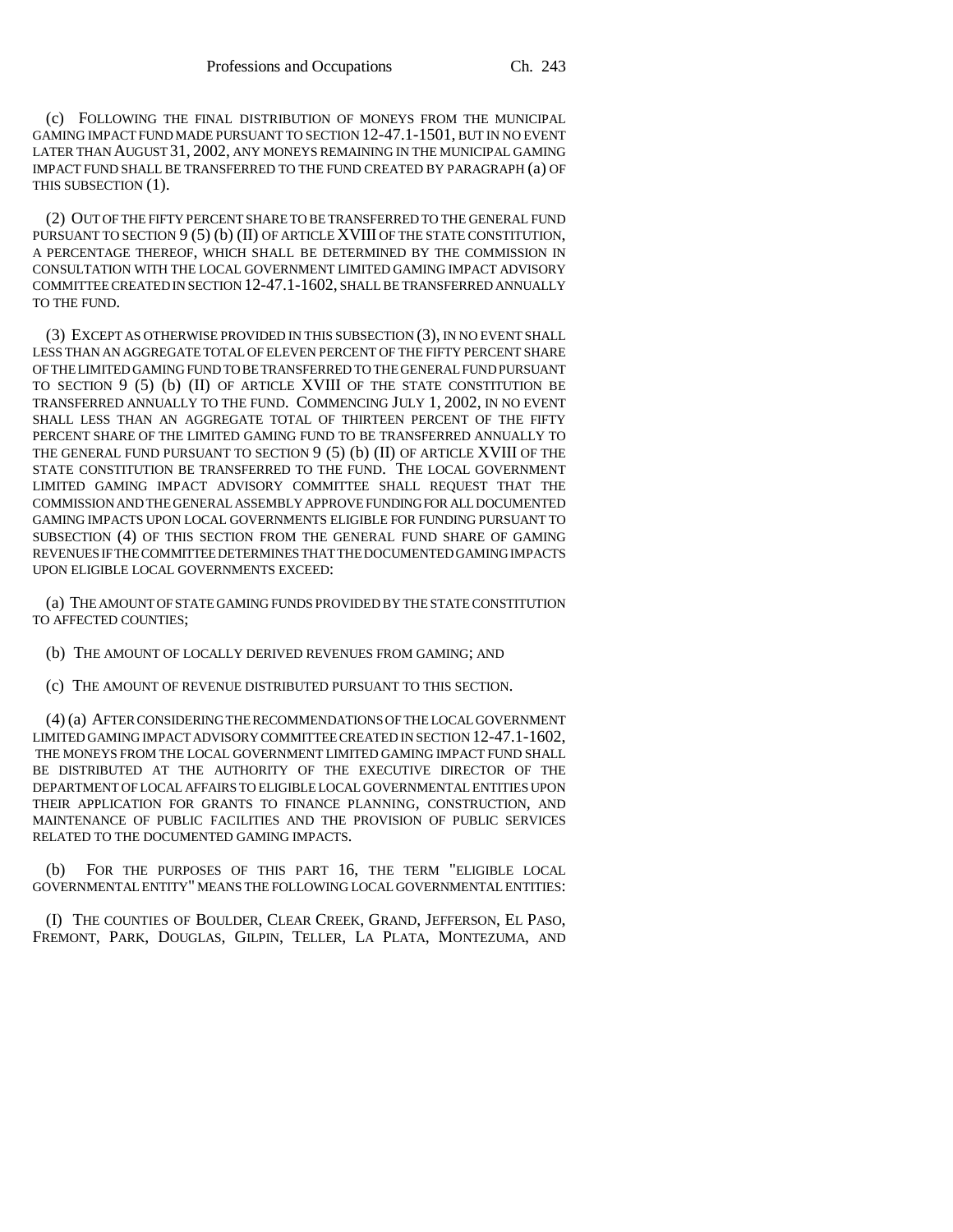### ARCHULETA;

(II) ANY MUNICIPALITY LOCATED WITHIN THE BOUNDARIES OF ANY COUNTY SET FORTH IN SUBPARAGRAPH (I) OF THIS PARAGRAPH (b), EXCEPT THE CITY OF CENTRAL, THE CITY OF BLACK HAWK, AND THE CITY OF CRIPPLE CREEK; AND

(III) ANY SPECIAL DISTRICT PROVIDING EMERGENCY SERVICES WITHIN THE BOUNDARIES OF ANY COUNTY SET FORTH IN SUBPARAGRAPH (I) OF THIS PARAGRAPH (b).

(5) NOTWITHSTANDING THE PROVISIONS OF SUBPARAGRAPH (II) OF THIS PARAGRAPH (b), NEITHER THE CITY OF WOODLAND PARK NOR THE CITY OF VICTOR SHALL BE ELIGIBLE LOCAL GOVERNMENTAL ENTITIES PRIOR TO JULY 1, 2002.

**12-47.1-1602. Local government limited gaming impact advisory committee - creation - duties.** (1) THERE IS HEREBY CREATED WITHIN THE DEPARTMENT OF LOCAL AFFAIRS A LOCAL GOVERNMENT LIMITED GAMING IMPACT ADVISORY COMMITTEE, REFERRED TO IN THIS SECTION AS THE "COMMITTEE". THE COMMITTEE SHALL BE COMPOSED OF THE FOLLOWING THIRTEEN MEMBERS:

(a) THE EXECUTIVE DIRECTOR OF THE DEPARTMENT OF LOCAL AFFAIRS;

(b) TWO MEMBERS, ONE OF WHOM SHALL BE APPOINTED BY AND SERVE AT THE PLEASURE OF THE EXECUTIVE DIRECTOR OF THE DEPARTMENT OF PUBLIC SAFETY AND ONE WHO SHALL BE APPOINTED BY AND SERVE AT THE PLEASURE OF THE EXECUTIVE DIRECTOR OF THE DEPARTMENT OF REVENUE;

(c) THREE MEMBERS REPRESENTING THE COUNTIES ELIGIBLE TO RECEIVE MONEYS FROM THE FUND PURSUANT TO SECTION 12-47.1-1601 (4) WHO SHALL SERVE AT THE PLEASURE OF THE BOARDS AND WHO SHALL BE APPOINTED AS FOLLOWS:

(I) ONE MEMBER SHALL BE APPOINTED BY THE CHAIRS OF THE BOARDS OF COUNTY COMMISSIONERS FROM THE COUNTIES IMPACTED BY GAMING IN THE CITY OF CRIPPLE CREEK WHO SHALL SERVE A TERM OF FOUR YEARS, EXCEPT THE INITIAL APPOINTEE WHO SHALL SERVE A TERM OF TWO YEARS;

(II) ONE MEMBER SHALL BE APPOINTED BY THE CHAIRS OF THE BOARDS OF COUNTY COMMISSIONERS FROM THE COUNTIES IMPACTED BY GAMING IN THE CITY OF CENTRAL AND THE CITY OF BLACK HAWK WHO SHALL SERVE A TERM OF FOUR YEARS; AND

(III) ONE MEMBER SHALL BE APPOINTED BY THE CHAIRS OF THE BOARDS OF COUNTY COMMISSIONERS FROM THE COUNTIES IMPACTED BY TRIBAL GAMING WHO SHALL SERVE A TERM OF FOUR YEARS.

(d) TWO MEMBERS REPRESENTING THE MUNICIPALITIES ELIGIBLE TO RECEIVE MONEYS FROM THE FUND PURSUANT TO SECTION 12-47.1-1601 (4) TO BE APPOINTED BY THE MAYORS OF THE MUNICIPALITIES AND WHO SHALL SERVE AT THE PLEASURE OF THE MAYORS FOR TERMS OF FOUR YEARS; EXCEPT THAT ONE OF THE INITIAL APPOINTEES SHALL SERVE A TERM OF TWO YEARS. NOT MORE THAN ONE MEMBER SHALL BE SELECTED PURSUANT TO THIS PARAGRAPH (d) FROM EACH OF THE GROUPS OF COUNTIES DESCRIBED IN SUBPARAGRAPHS (I) TO (III) OF PARAGRAPH (c) OF THIS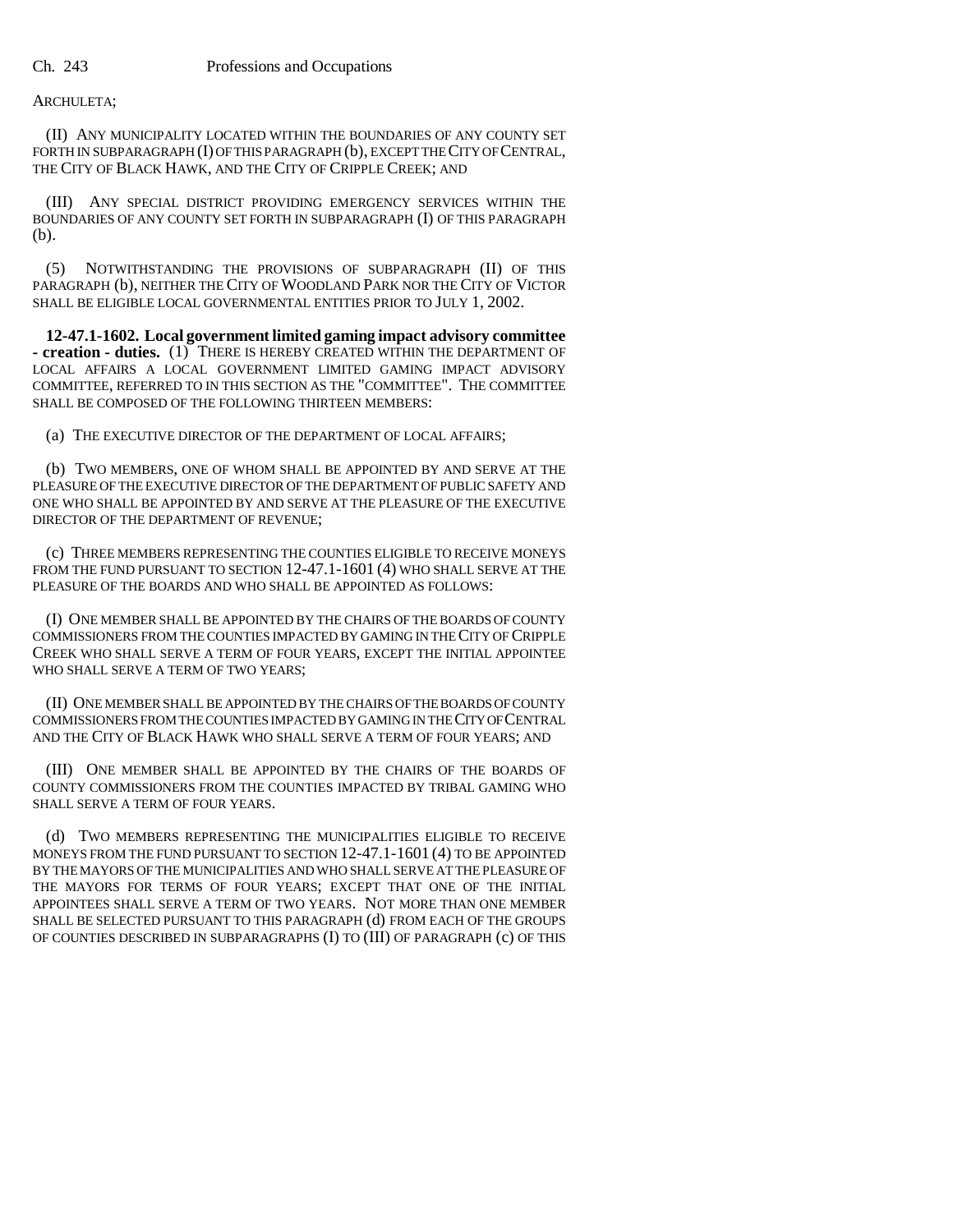#### SUBSECTION (1).

(e) ONE MEMBER REPRESENTING THE SPECIAL DISTRICTS PROVIDING EMERGENCY SERVICES THAT ARE ELIGIBLE TO RECEIVE MONEYS FROM THE FUND PURSUANT TO SECTION 12-47.1-1601 (4) TO BE APPOINTED BY AND WHO SHALL SERVE AT THE PLEASURE OF THE DIRECTOR OF THE EMERGENCY MEDICAL SERVICES AND PREVENTION DIVISION OF THE DEPARTMENT OF PUBLIC HEALTH;

(f) ONE MEMBER OF THE COLORADO HOUSE OF REPRESENTATIVES TO BE APPOINTED BY THE SPEAKER OF THE HOUSE OF REPRESENTATIVES AND WHO SHALL SERVE AT THE PLEASURE OF THE SPEAKER;

(g) ONE MEMBER OF THE COLORADO SENATE TO BE APPOINTED BY THE PRESIDENT OF THE SENATE AND WHO SHALL SERVE AT THE PLEASURE OF THE PRESIDENT; AND

(h) TWO MEMBERS REPRESENTING THE GOVERNOR, TO BE APPOINTED BY THE GOVERNOR AND WHO SHALL SERVE AT THE PLEASURE OF THE GOVERNOR.

(2) THE EXECUTIVE DIRECTOR OF THE DEPARTMENT OF LOCAL AFFAIRS SHALL CONVENE THE FIRST MEETING OF THE COMMITTEE. THE COMMITTEE SHALL SELECT A CHAIR OF THE COMMITTEE, FROM AMONG THE COMMITTEE MEMBERS, WHO SHALL CONVENE THE COMMITTEE FROM TIME TO TIME AS THE COMMITTEE DEEMS NECESSARY.

(3) THE COMMITTEE SHALL HAVE THE FOLLOWING DUTIES:

(a) TO ESTABLISH A STANDARDIZED METHODOLOGY AND CRITERIA FOR DOCUMENTING, MEASURING, ASSESSING, AND REPORTING THE DOCUMENTED GAMING IMPACTS UPON ELIGIBLE LOCAL GOVERNMENTAL ENTITIES;

(b) TO REVIEW THE DOCUMENTED GAMING IMPACTS UPON ELIGIBLE LOCAL GOVERNMENTAL ENTITIES ON A CONTINUING BASIS;

(c) TO REVIEW GRANT APPLICATIONS FROM ELIGIBLE LOCAL GOVERNMENTAL ENTITIES, INDIVIDUALLY OR IN COOPERATION WITH OTHER ELIGIBLE LOCAL GOVERNMENTAL ENTITIES, BASED UPON THE NEEDS OF THE ENTITIES AND THE DOCUMENTED GAMING IMPACTS ON THE ENTITIES;

(d) TO MAKE FUNDING RECOMMENDATIONS ON A CONTINUING BASIS TO BE CONSIDERED BY THE EXECUTIVE DIRECTOR IN MAKING FUNDING DECISIONS FOR GRANT APPLICATIONS SUBMITTED BY ELIGIBLE LOCAL GOVERNMENTAL ENTITIES PURSUANT TO SECTION 12-47.1-1601 (4) (a);

(e) TO MAKE REQUESTS AS REQUIRED BY SECTION 12-47.1-1601 (3) THAT THE COLORADO LIMITED GAMING CONTROL COMMISSION AND THE GENERAL ASSEMBLY APPROVE FUNDING FOR ALL DOCUMENTED GAMING IMPACTS UPON LOCAL GOVERNMENTS ELIGIBLE FOR FUNDING PURSUANT TO SECTION 12-47.1-1601 (3).

**SECTION 2.** 12-47.1-1501 (2), Colorado Revised Statutes, 1991 Repl. Vol., as amended, is amended to read: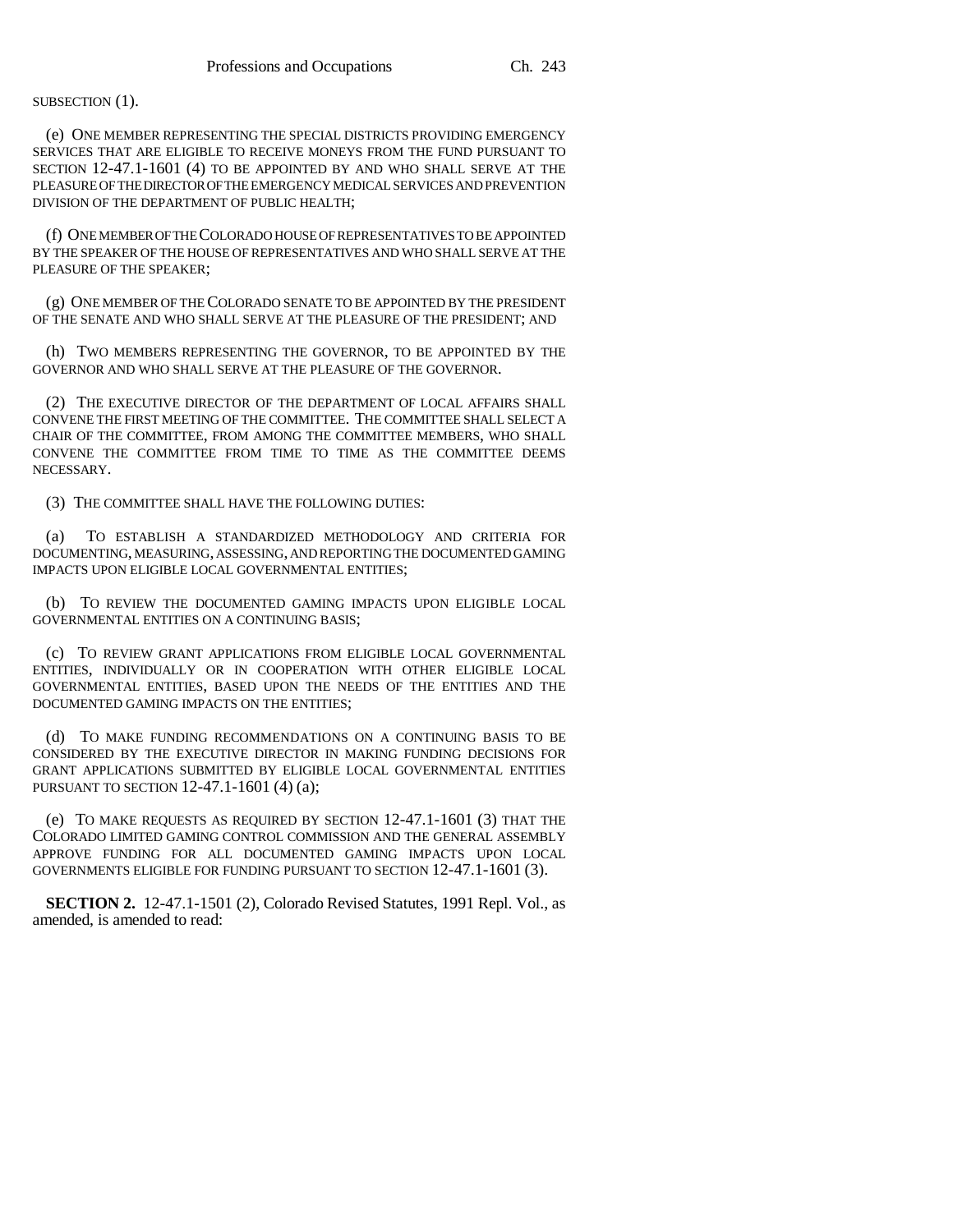**12-47.1-1501. Municipal limited gaming impact fund.** (2) Out of the fifty percent share of limited gaming proceeds to be transferred to the general fund pursuant to section 9 (5) (b) (II) of article XVIII of the state constitution PRIOR TO JULY 1, 2002, two percent shall be transferred annually to the fund by the state treasurer.

**SECTION 3.** Part 15 of article 47.1 of title 12, Colorado Revised Statutes, 1991 Repl. Vol., as amended, is amended BY THE ADDITION OF A NEW SECTION to read:

**12-47.1-1502. Repeal of part.** THIS PART 15 IS REPEALED, EFFECTIVE JULY 1, 2001.

**SECTION 4.** 12-47.1-701 (1) (c) (I) and (4) (b), Colorado Revised Statutes, 1991 Repl. Vol., as amended, are amended to read:

**12-47.1-701. Limited gaming fund - repeal.** (1) There is hereby created in the office of the state treasurer the limited gaming fund. The fund shall be maintained and operated as follows:

(c) At the end of each state fiscal year, the state treasurer shall distribute the balance remaining in the limited gaming fund, except for an amount equal to all expenses of the administration of this article for the preceding two-month period, according to the following guidelines:

(I) Fifty percent shall be transferred to the state general fund or such other fund as the general assembly shall provide, including the state highway fund. For the 1995-96 fiscal year and each fiscal year thereafter, the gaming impact advisory committee created in section 12-47.1-1401 (7) shall recommend to the joint budget committee of the general assembly an amount to be transferred to the state highway fund to be used solely for proposed or anticipated transportation needs that are attributable to limited gaming and to reimburse the department of transportation for any emergency repairs and modifications performed during the previous fiscal year that are attributable to limited gaming. The general assembly shall determine and appropriate an amount as a separate line item to be transferred to the state highway fund.

(4) (b) (I) Of the fifty percent transferred to the general fund pursuant to section 9 (5) (b) (II) of article XVIII of the state constitution PRIOR TO JULY 1, 2002, two percent shall be transferred to the municipal limited gaming impact fund created in section 12-47.1-1501 and the amount transferred to the general fund pursuant to this subsection (4) shall be further reduced to forty-eight and eight-tenths percent.

(II) THIS PARAGRAPH (b) IS REPEALED, EFFECTIVE SEPTEMBER 1, 2002.

**SECTION 5.** 12-47.1-1401 (2), Colorado Revised Statutes, 1991 Repl. Vol., is amended to read:

**12-47.1-1401. Contiguous county limited gaming impact fund.** (2) Out of the fifty percent share to be transferred to the general fund pursuant to subsection (5) (b) (II) of section 9 of article XVIII of the Colorado constitution PRIOR TO JULY 1, 1997,